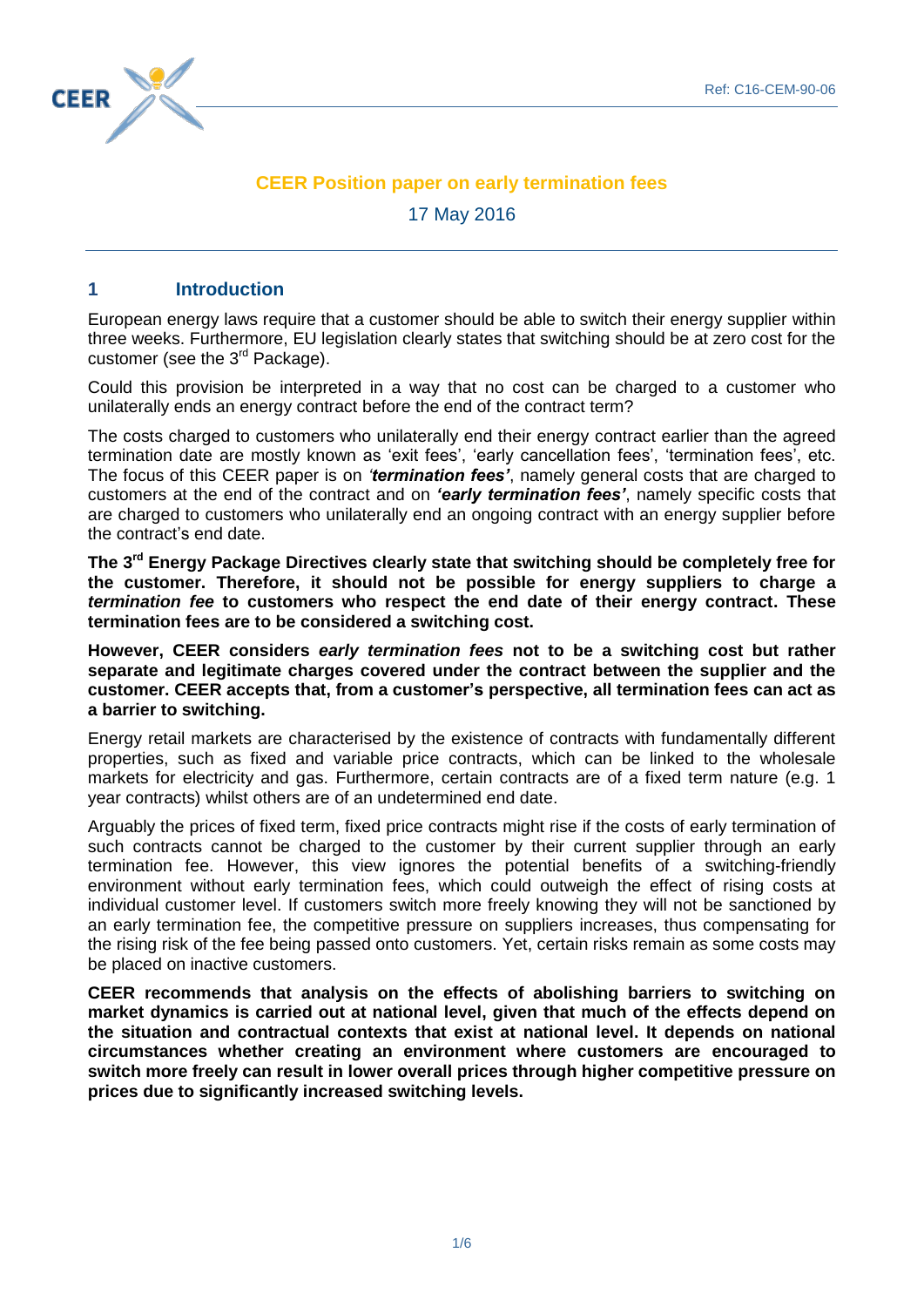# $\sqrt{2}$ **CEER**

# **2 The customer – supplier relationship**

As a background, wholesale electricity costs vary significantly over a year and even hour-by-hour, driven by volatile underlying international fuel prices and varying demand for electricity. These wholesale costs typically represent around 50% of suppliers' costs of supplying electricity to their household customers.

In order to have greater certainty over their electricity bill, some household electricity customers, however, value fixed price contracts over a fixed period (e.g. one year). Fixed term and fixed price contract give consumers the certainty of fixed energy costs. Allowing consumer to break this contract free of charge changes the nature of the product. From the suppliers' perspective, the fixed term and the fixed price are correlated. The offered fixed price is set in combination with the duration of the contract (e.g. a 1 year fixed price contract might be less expensive than a 3 year fixed price contract). When suppliers offer fixed term / fixed price contracts, they typically need to hedge the volatile wholesale costs, incurring additional costs to do so.

In cases where a customer on a fixed term / fixed price contract terminates the contract early, early termination fees may therefore be justified to enable the supplier recoup its hedging cost, which is not recovered from the customer during the agreed term of the contract.

Early termination fees are therefore justifiable when a supplier contracted the energy to be supplied for the full duration of the contract and was charged to do so. In this case, the supplier passes on the risk of accruing extra costs to the customer in the form of an early termination fee. If early termination fees were not allowed in these circumstances, the supplier may be forced to pass on the risk of such costs being incurred to all customers. The end result could be higher electricity prices and less consumer choice.

Early termination fees also present advantages to customers, as without early termination fees for fixed tariffs, customers can be forced to stay in contracts even if this is against their interest (e.g. having signed a 3 year fixed price contract and then realising the market price has dropped significantly). A key question is whether the contractual clarity (discussed below) provides enough protection for consumers and supports the goal of improving competition in emerging energy markets.

For contracts with *variable* pricing, the validity of early termination fees is much harder to argue, as the supplier will most likely not contract the full amount of energy that is expected to be needed to cover the customer's needs from the start.

For non-fixed term contracts, the same holds true. As both parties can end the contract according to the agreed terms, there is little argument that there is a cost for the supplier associated with the customer ending the contract.

**CEER acknowledges that early termination fees are possible for fixed term, fixed price contracts, provided the customer is fully and clearly informed about the existence of the early termination fee before entering into the contract and that the rest of the contract terms are balanced and do not lock-in the customer, locking the market for new suppliers.** 

**At the same time, CEER considers that early termination fees are harder to justify for contracts that are not fixed term and fixed price in nature. Early termination fees therefore are not appropriate for energy contracts with variable pricing where the customer carries the full risk of the price variation.** 

**As such, early termination fees for these types of contracts should be limited and clearly associated to certain additional cost borne by the supplier specific to the customer in question; this is typically the case when certain benefits are given to the customer in addition to energy supply, such as energy audits, energy efficiency appliances, insurance. The responsibility would be on suppliers to robustly demonstrate that these additional costs justify early termination fees.**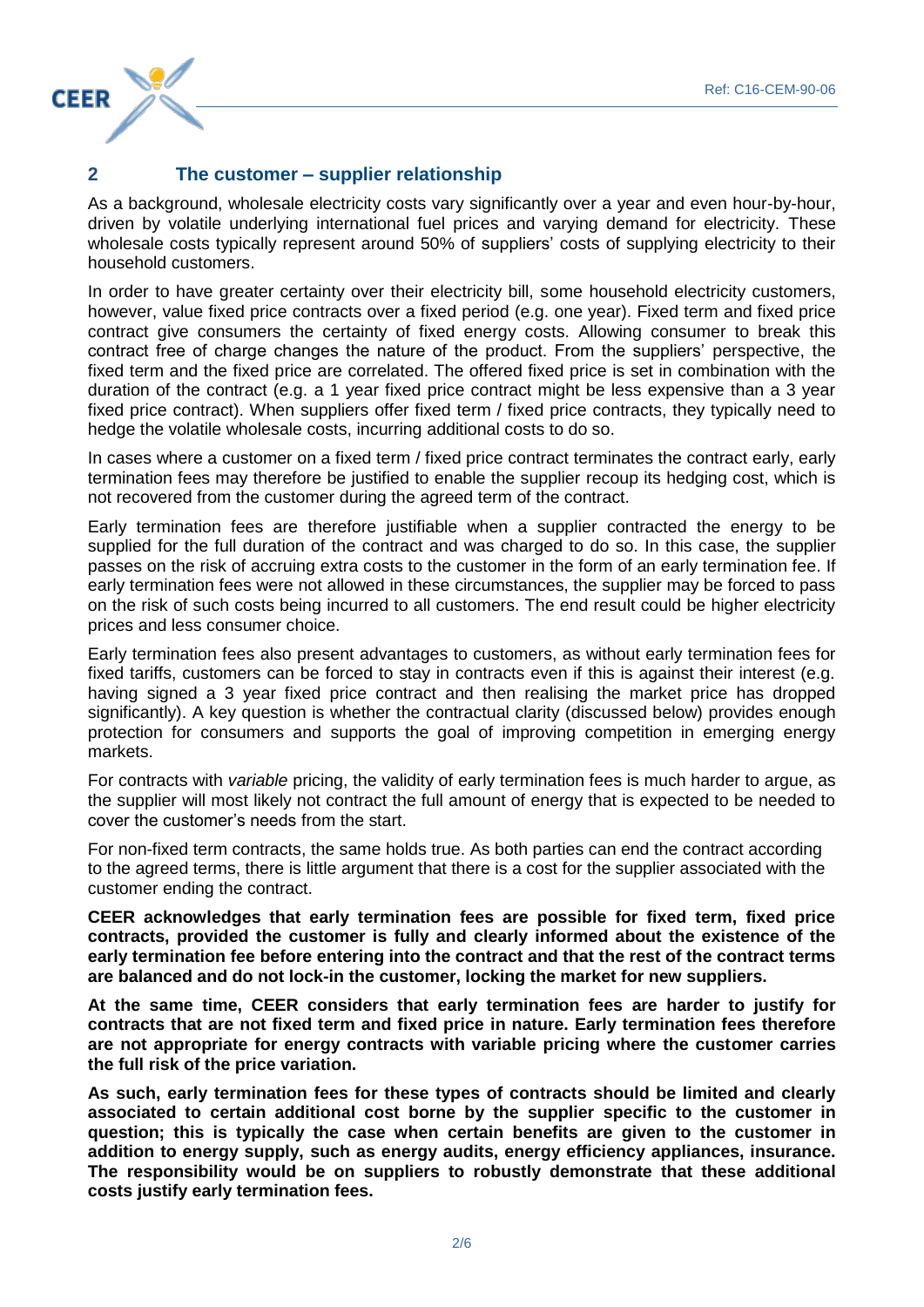

**In addition, CEER notes that in setting contracts suppliers must adhere to all their regulatory and legal obligations.**

## **3 How do early termination fees affect the customer?**

Exit fees are reported as a problem in the European Commission's "Second Consumer market study on functioning of retail electricity markets for consumers in the EU" presented at the London Forum 2016. In addition, the ACER-CEER Market Monitoring Report 2015 presents the following information:

Respondents [to ACER Questionnaire] were able to provide information on exit fees, which seem to represent a significant share of the switching costs in their respective countries, thus reducing the final savings made by consumers in switching. Exit fees, which are most often charged to consumers on fixed-price and fixed-term contracts, can be considered a type of product differentiation as their relatively high value compared to the final price of energy usually exceeds any potential costs incurred by suppliers due to consumers' breaking away from the contract within the contractual period (e.g. marketing costs for signing up a 'replacement' consumer, costs of reselling the pre-purchased energy, discounts on energy included in the contract etc.). These considered costs need to be objectively justified.

Exit fees, which can pose a barrier to switching, are more common for electricity consumers than gas consumers. In some countries (e.g. Belgium, Italy), suppliers are not allowed to charge exit fees to consumers who wish to break the existing contract, as exit fees are considered to act against competition, mask the comparability of offers and to tie consumers to their existing contracts.

**Where exit fees are imposed on consumers who wish to switch supplier, offers which include exit fees should be fully transparent in price comparison tools** and, for example, **filterable from the rest of the offers** by consumers in search of a different deal. Contractual obligations deriving from such offers should be made available to consumers. While this Report has identified exist fees as a barrier to switching, since they tend to increase the threshold for consumers to switch due to the perceived diminished potential savings available, **in fully competitive markets, exit fees are set up to cover the costs incurred by suppliers due to early contract termination**.

Source: ACER-CEER Annual Report on Monitoring the Internal Electricity and Natural Gas Markets in 2014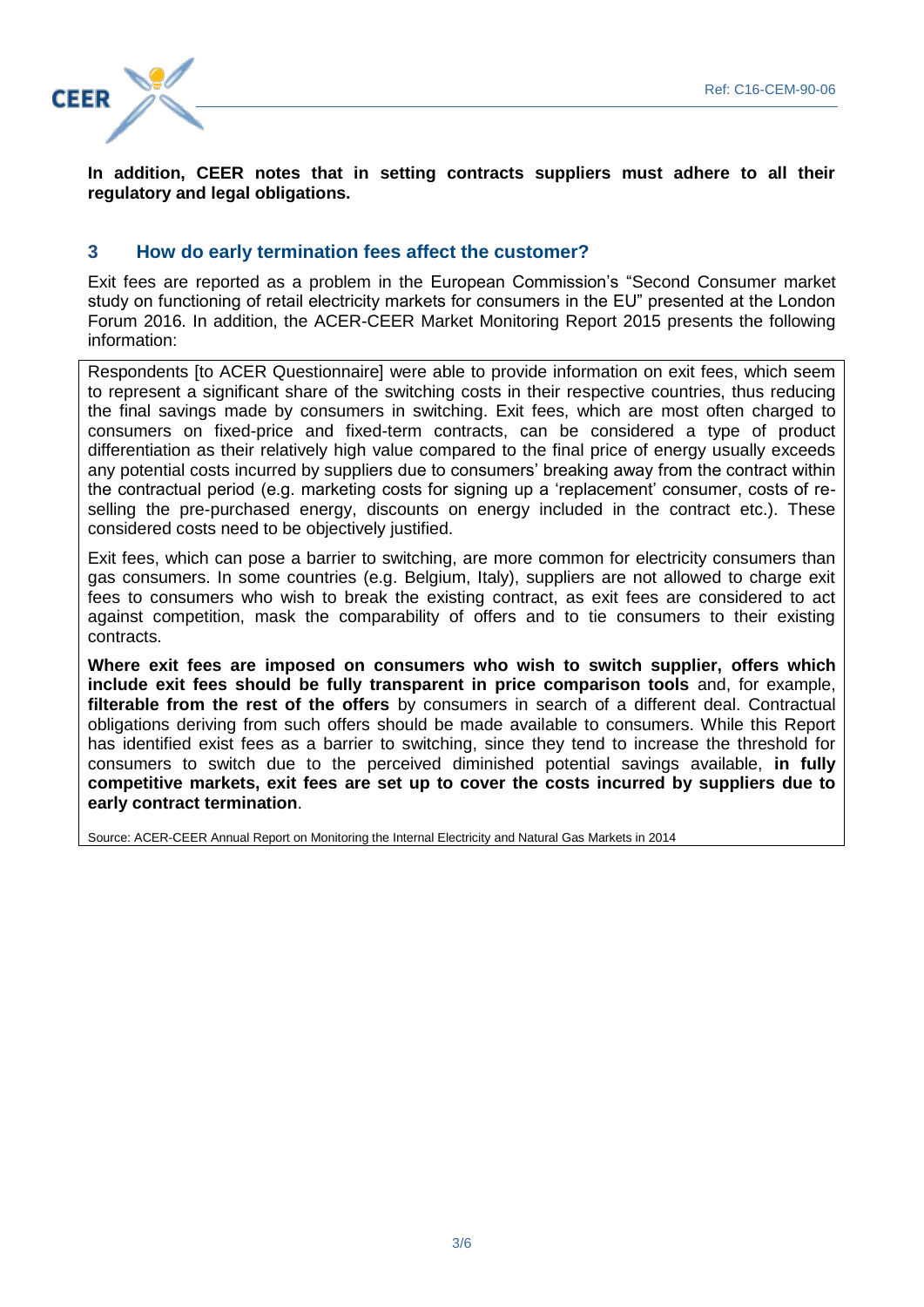



From the consumer perspective, the risk of being charged an early termination fee is both a *real*  and a *psychological* barrier to engage in supplier switching. It is a real barrier, as the early termination fee will reduce the potential gain that can be expected from switching. Early termination fees also present a potential behavioural barrier, since consumers do not want to be exposed to any risk as a consequence of their actions. This is a bias identified by behavioural economics, where the consumer is seen as not being fully informed and not making purely rational decisions due to behavioural biases. However, it is noted that early termination fees can exist in markets alongside high switching rates – for example in Ireland, where the switching rate was 14% in electricity and 17% in gas in 2014.

**CEER underlines that from the customer perspective, clarity is the first consideration. Therefore, before entering in a contract with an energy supplier, the contractual conditions must be made clear to the customer, including whether an early termination fee will be applicable, under which conditions and how high the early termination fee will be.** 

**Furthermore, CEER is of the view that contracts should be balanced and provide proportionate benefits and costs for both consumers and suppliers. An early termination fee must therefore** *inter alia* **reflect the period of the contract that is not respected and should not lock-in customers against their will or interest.**

The **unfair commercial practices Directive<sup>1</sup>** may act to prevent an early termination fee from being too high compared to the value of the contract. In addition, the Directive on unfair terms in consumer contracts<sup>2</sup> introduces a notion of "good faith" in order to prevent significant imbalances in the rights and obligations of consumers on the one hand and sellers and suppliers on the other hand.

-

<sup>1</sup> [Directive 2005/29/EC of the European Parliament and of the Council](http://eur-lex.europa.eu/LexUriServ/LexUriServ.do?uri=OJ:L:2005:149:0022:0039:EN:PDF)

**<sup>2</sup>** Council Directive [93/13/EEC](http://eur-lex.europa.eu/legal-content/EN/TXT/?uri=CELEX:31993L0013) of 5 April 1993 on unfair terms in consumer contracts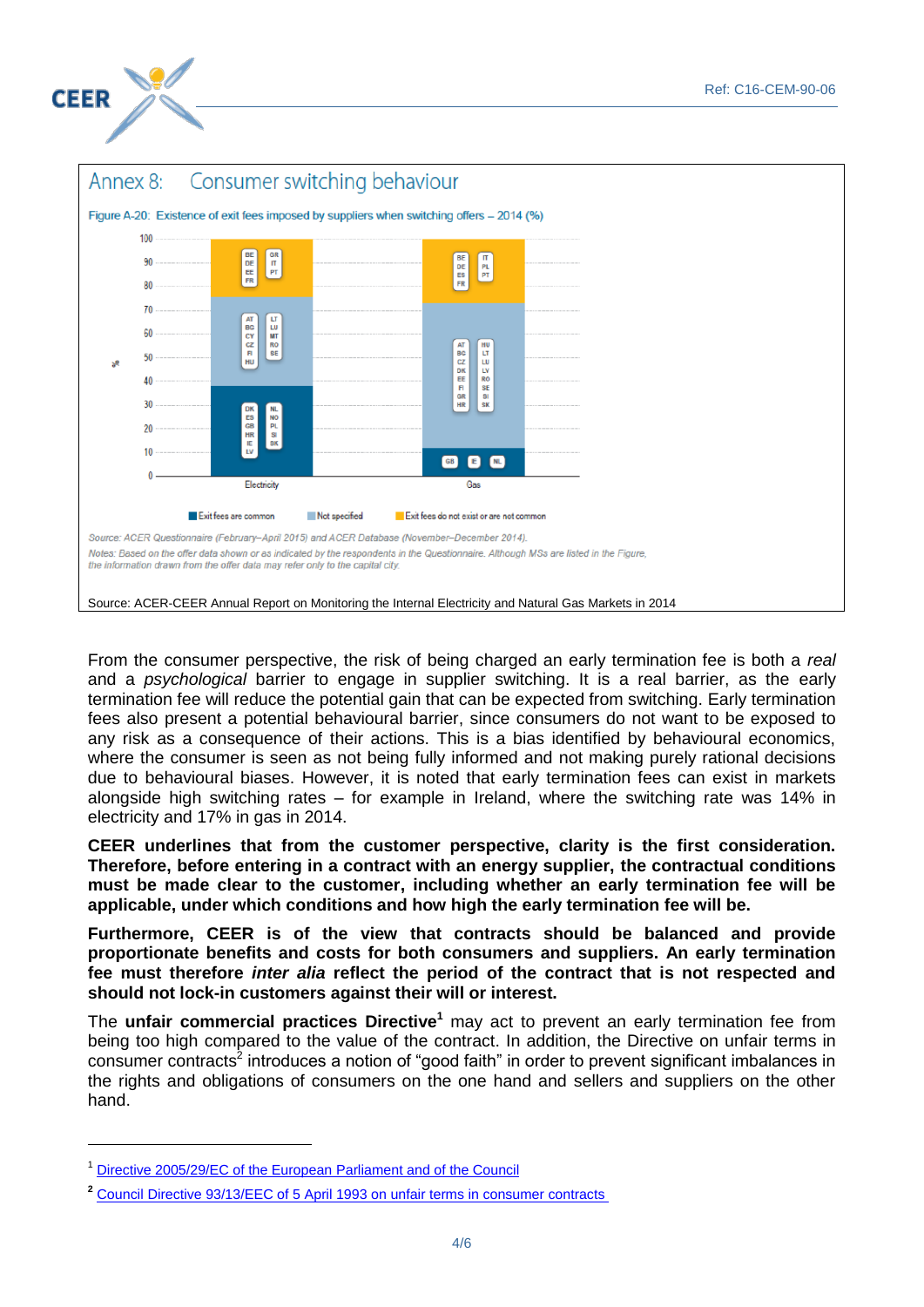

The *contractual practices* are very relevant to evaluate whether an early termination fee presents a barrier to consumer switching or not. If the conditions imposed by the contract result in consumer lock-in, such as having a very small window of opportunity to inform the supplier that the contract should be ended in combination with an automatic renewal of the contract if the consumer does not act, the consumer will have to accept the termination fee when switching. In such circumstances, switching will most likely be very low and the abolition of early termination fees might be considered to raise the level of switching and therefore raise the competitive pressure on suppliers and prices.

**CEER is of the view that it is not acceptable to lock-in customers by contractual conditions that prevent them from switching, making it too hard for the customer to switch energy suppliers. Therefore, CEER recommends energy suppliers to give customers a sufficiently long fee-free window to switch at the end of the contract.** 

In light of this, CEER supports the conclusions of the 2016 [Citizens' Energy Forum](https://ec.europa.eu/energy/sites/ener/files/Conclusions.pdf) whereby

*"The Forum calls for removing barriers to the switching process - including unjustified fees - to further engage consumers in energy markets, foster competition among suppliers, and drive down energy bills."*

### **4 Early termination fees in the context of automatic renewal of fixed term contracts**

A specific issue is *automatic renewal* of fixed term contracts. If a customer enters into a fixed term contract and does not actively end the contract at the end of the contract term, in many countries, the contract will be automatically renewed for the same term. This can lead to 'customer lock-in', especially if the procedure for contract termination is very complex or the window available to the customer to do so is very short.

In France, this situation led to the 2014 'Loi Hamon' (Law Hamon), which prohibits for automotive and insurance contracts, a termination fee once a fixed term contract has been automatically renewed at the end of the first term. This rule exists in other countries as well, e.g. automatically renewed contracts can be ended free of charge with a month's notice. This practice puts pressure on the supplier to offer the customer a good contract.

**CEER recommends not allowing early termination fees to be charged in case of contracts that result from automatic renewal of fixed term energy contracts. To prevent automatic renewal of contracts leading to customer lock-in, it should be prohibited to charge an early termination fee once a fixed term contract has been automatically renewed at the end of the first term.**

#### **5 Other contractual provisions can have similar effects as early termination fees**

In terms of other contractual provisions which can have similar effects as early termination fees, a lot depends on the initial market practices.

In some countries, a loyalty bonus is paid out to customers who respect the *full term of their contract*. This bonus is paid out also if the customer decides to switch to another supplier after the contract is ended. This is the case in the Netherlands, where the bonus is not conditioned by a renewal but by the customer serving out the initial contract term (mostly 1 year). To ensure this happens in practice and no money is charged to the consumer, these bonuses are paid at the end of the contract.